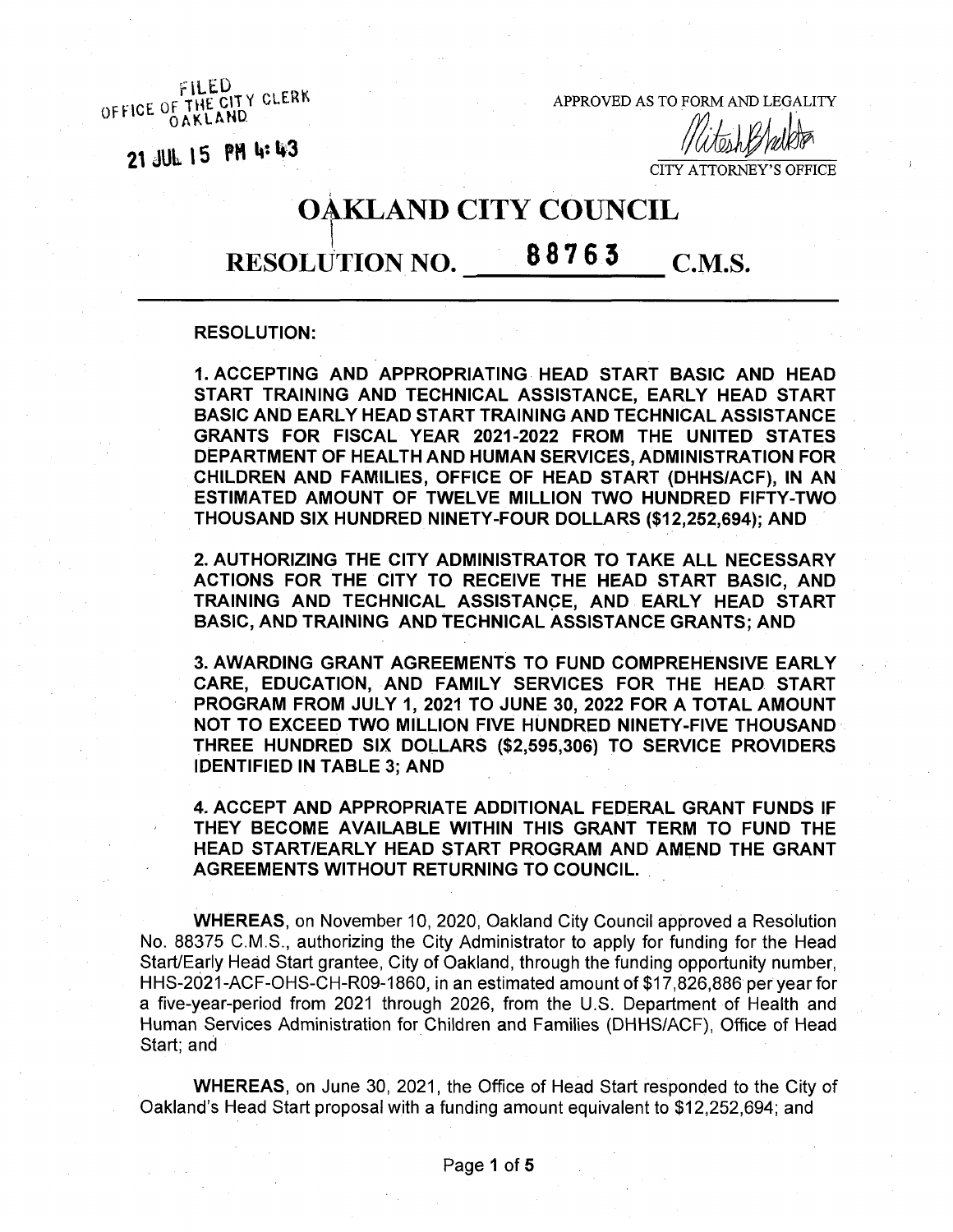**WHEREAS,** the City of Oakland desires to accept and appropriate the Head Start/Early Head Start grant in an estimated amount of \$12,252,694 from the DHHS/ACF, Office of Head Start, to fund a Head Start Program and Early Head Start Program from July 1, 2021 through June 30, 2022; and

**WHEREAS,** the total federal amount of \$12,252,694 is comprised of the following project accounts as stipulated in the DHHS/ACF funding guidelines: Head Start Basic, Head Start Training/Technical Assistance, Early Head Start Basic, and Early Head Start Training/Technical Assistance Grants, which includes the Early Head Start Expansion Grant; and

**WHEREAS,** the FY 2021-2023 Adopted Budget allocated a total of \$22,653,029 in expenditures for FY 2021-2022 through Head Start FY21-22 Basic Project (1005569), Head Start FY21-22 TTA Project (1005570), Head Start FY21-22 2X Session Project (1005573), Early Head Start FY21-22 Basic Project (1005575), Early Head Start FY21- 22 TTA Project (1005576); and

**WHEREAS,** the Head Start/Early Head Start grants require a match of local inkind contributions equal to twenty-five percent (25%) of the total program costs; and

**WHEREAS,** the FY2021-2023 Adopted Budget allocated a total of \$17,179,680 in anticipated grant revenue funding from DHHS/ACF, Office of Head Start, for FY 2021- 2022 operations based on prior award allocations; and

**WHEREAS,** the requested federal award of \$17,179,680 was reduced by the DHHS/ACF to \$12,252,694; and

**WHEREAS,** the FY 2021-2023 Adopted Budget appropriated General Purpose Funds (GPF) in the amount of \$5,833,451 to support the continued operations, and federal match of Head Start/Early Start services in FY 2021-2022 and supports increasing cost of living and fringe benefit costs; \$2,595,876 of this funding covers the Department's Central Service Overhead which is ineligible for reimbursement due to an administrative cap; and

**WHEREAS,** the Department received \$12,252,694 in funding from the DHHS/ACF, Office of the Head Start, after the passage of the FY 2021-23 Adopted Budget, which is \$4,926,986 less in grant revenue than the \$17,179,680 that City Council approved in the FY 2021-2023 Adopted Budget; and

**WHEREAS,** the Head Start Performance Standards continue to promote standards of best practice in supporting the optimal development of the whole child; preschool/kindergarten/school readiness of children, birth  $-$  five; and parent, family & community engagement; and

**WHEREAS,** the Oakland Head Start program design proposed herein responds to the California commitment to universal Transitional Kindergarten in public schools by increasing Early Head Start slots in the program; and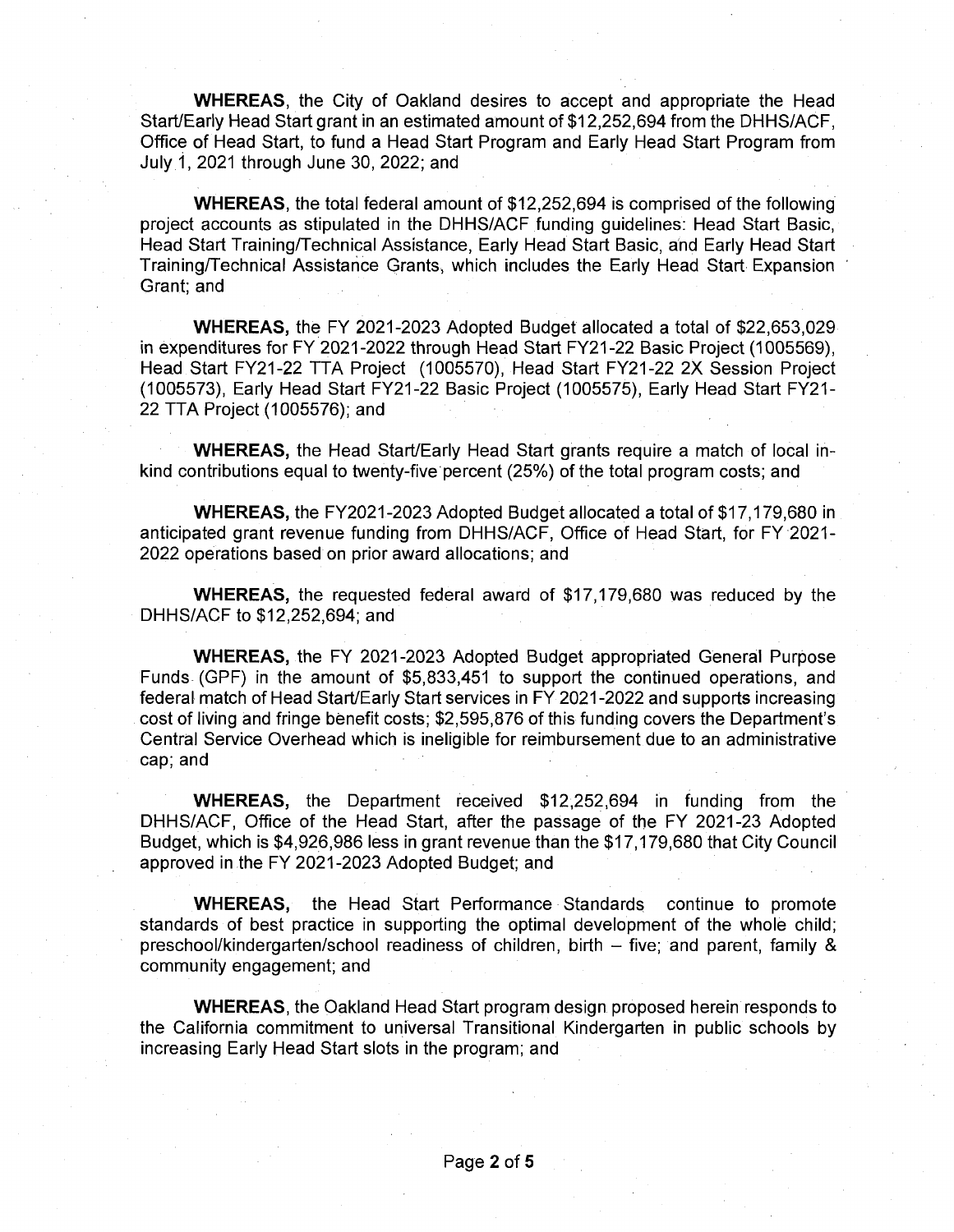**WHEREAS,** the Head Start and Early Head Start program will provide centerbased and home-based service delivery of grantee and partner agencies combined, offering 330 full-year Early Head Start slots and 292 full year Head Start slots, as reflected in Table 1, below; and

| Table 1                                                             |                                                          |                                                    |                                                       |
|---------------------------------------------------------------------|----------------------------------------------------------|----------------------------------------------------|-------------------------------------------------------|
| <b>Early Head Start/Head Start</b><br><b>Grantee &amp; Partners</b> | <b>Early Head Start</b><br><b>Enrollment</b><br>Proposed | <b>Head Start</b><br><b>Enrollment</b><br>Proposed | <b>Total Program</b><br><b>Enrollment</b><br>Proposed |
| Grantee                                                             |                                                          |                                                    |                                                       |
| City of Oakland                                                     | 169                                                      | .144                                               | 313                                                   |
| <b>Partner Agencies</b>                                             |                                                          |                                                    |                                                       |
| Brighter Beginnings Home Based<br>Program                           | 120                                                      | 20                                                 | 140                                                   |
| St. Vincent's Day Home                                              |                                                          | 46                                                 | 46                                                    |
| Laney College Children's Center                                     |                                                          | .48                                                | 48                                                    |
| Bananas, Inc.                                                       | 41                                                       | 18                                                 | 59                                                    |
| <b>TBD Preschool</b>                                                |                                                          | 16                                                 | 16                                                    |
| <b>Total Program Enrollment</b><br>Proposed                         | 330                                                      | 292                                                | 622                                                   |

**WHEREAS,** the Head Start and Early Head Start funding will provide comprehensive child development services in accord with said grants to 622 Head Start and Early Head Start eligible children and families, who have the most economic need, with ten percent (10%) of the enrollment consisting of children with special needs and, by new provisions enacted by the federal Office of Head Start, will expand enhanced outreach efforts to include homeless families and underserved populations; and

**WHEREAS,** Sixteen (16) Head Start slots remain to be negotiated with a partnership provider to be determined at a later date; and

**WHEREAS,** the City wishes to also enter into the following Early Head Start/Head Start partnership grant agreements with local early care and education providers to provide comprehensive childcare and family services in the amounts specified below from July 1,2021 through June 30, 2022:

| Table 2<br><b>Partner Agencies</b>                    |                                              |                              |                                        |
|-------------------------------------------------------|----------------------------------------------|------------------------------|----------------------------------------|
| <b>Early Head Start/Head</b><br><b>Start Partners</b> | <b>Early Head Start</b><br><b>Enrollment</b> | <b>Head Start Enrollment</b> | <b>Total Grant</b><br><b>Agreement</b> |
| <b>Brighter Beginnings</b><br>Home Based Program      | 120                                          | -20                          | \$1,092,420                            |
| St Vincent's Day Home                                 |                                              | 46                           | \$280,600                              |
| Laney College<br>Children's Fund                      |                                              | 48                           | \$292,800                              |
| Bananas, Inc.                                         | 41                                           | 18                           | \$928,486                              |
| <b>Total Partner Program</b><br><b>Enrollment</b>     | 161                                          | 132                          | \$2,595,306                            |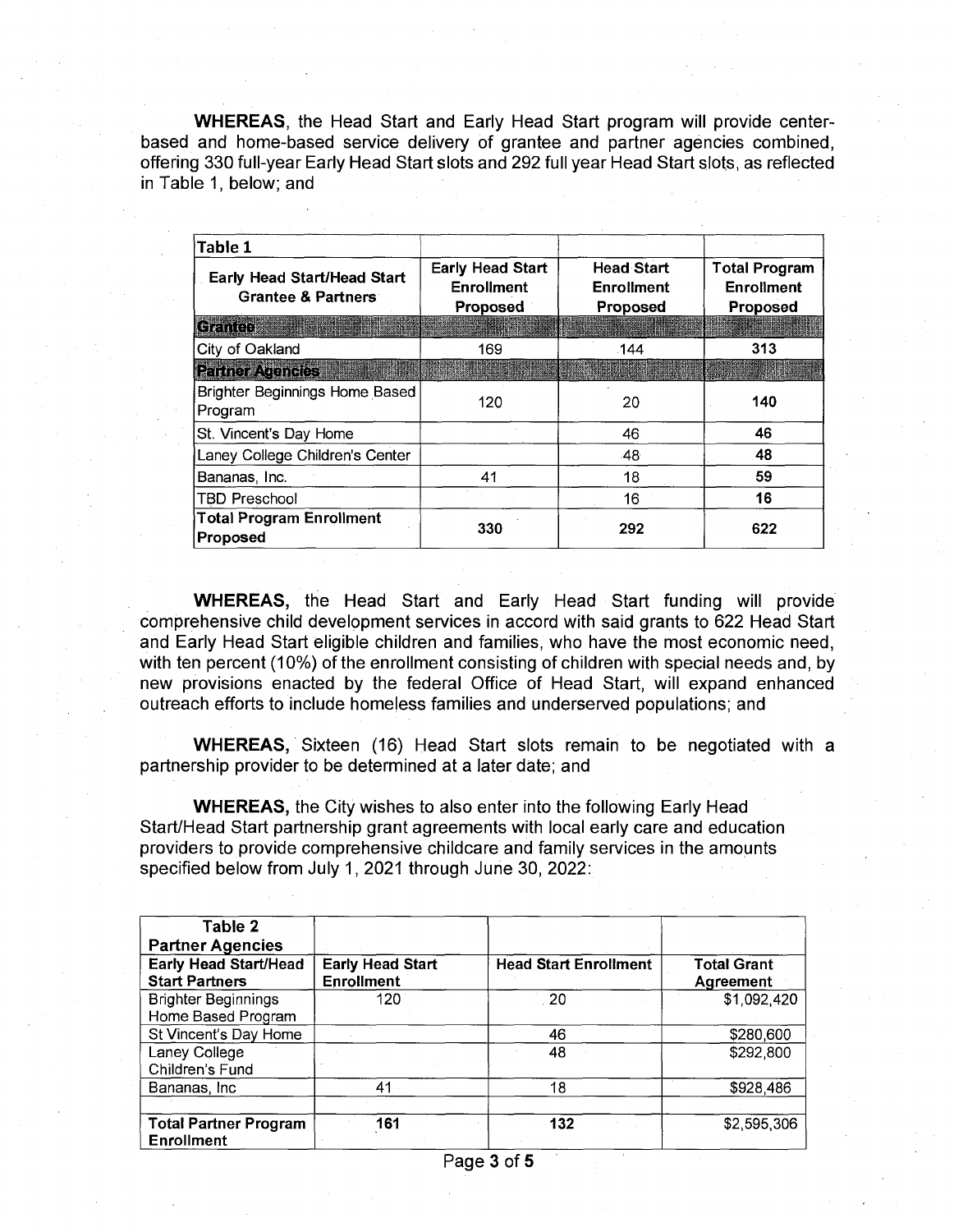#### ;now, therefore, be it

**RESOLVED:** That the City Council hereby accepts the Head Start Basic, Head Start Training and Technical Assistance, Early Head Start Basic, and Early Head Start Training and Technical Assistance grants from the United States DHHS/ACF in the estimated amount of Twelve Million Two Hundred Fifty-Two Thousand Six Hundred Ninety-Four dollars (\$12,252,694) for funding of a Head Start Program and Early Head Start Program from July 1,2021 through June 30, 2022; and be it

**FURTHER RESOLVED:** That the City Administrator is authorized to take all necessary actions for the City to receive the grant funds; and be it

**FURTHER RESOLVED:** That the estimated sum of Twelve Million Two Hundred Fifty-Two Thousand Six Hundred Ninety-Four dollars (\$12,252,694) shall be appropriated to Human Services Department Fund (2128), Head Start Organization (78231), and, Head Start Project (1005569), Expansion Early Head Start Project (1005575); and be it

**FURTHER RESOLVED:** That the City Council awards grant agreements with the service providers identified in Table 4 below for the amounts specified therein to provide comprehensive, coordinated Early Childhood Education Services from July 1, 2021 through June 30, 2022:

| $14000$ of Early of manova Eugoation our note oranteed |                     |  |  |
|--------------------------------------------------------|---------------------|--|--|
| <b>Agency Name</b>                                     | <b>Grant Amount</b> |  |  |
| <b>Brighter Beginnings</b>                             | \$1,092,420         |  |  |
| Saint Vincent's Day Home                               | \$280,600           |  |  |
| Laney College Children's Center                        | \$292,800           |  |  |
| Bananas, Inc.                                          | \$929,486           |  |  |
| <b>TOTAL</b>                                           |                     |  |  |
|                                                        | \$2,595,306         |  |  |

### **Table 3: Early Childhood Education Services Grantees**

; and be it

**FURTHER RESOLVED:** That the City Administrator or his designee is hereby authorized to conduct all negotiations, execute and submit all documents including but not limited to applications, agreements, amendments, modifications, payment requests, and related actions which may be necessary for the aforementioned grants in accordance with their basic purposes; and be it

**FURTHER RESOLVED:** That if additional grant funding becomes available for the same purpose from the United States Department of Health and Human Services, within the existing grant term, the City Administrator or his designee is authorized to accept and appropriate these funds to fund the Head Start/Early Head Start Program and amend the grant agreements, without returning to Council; and be it